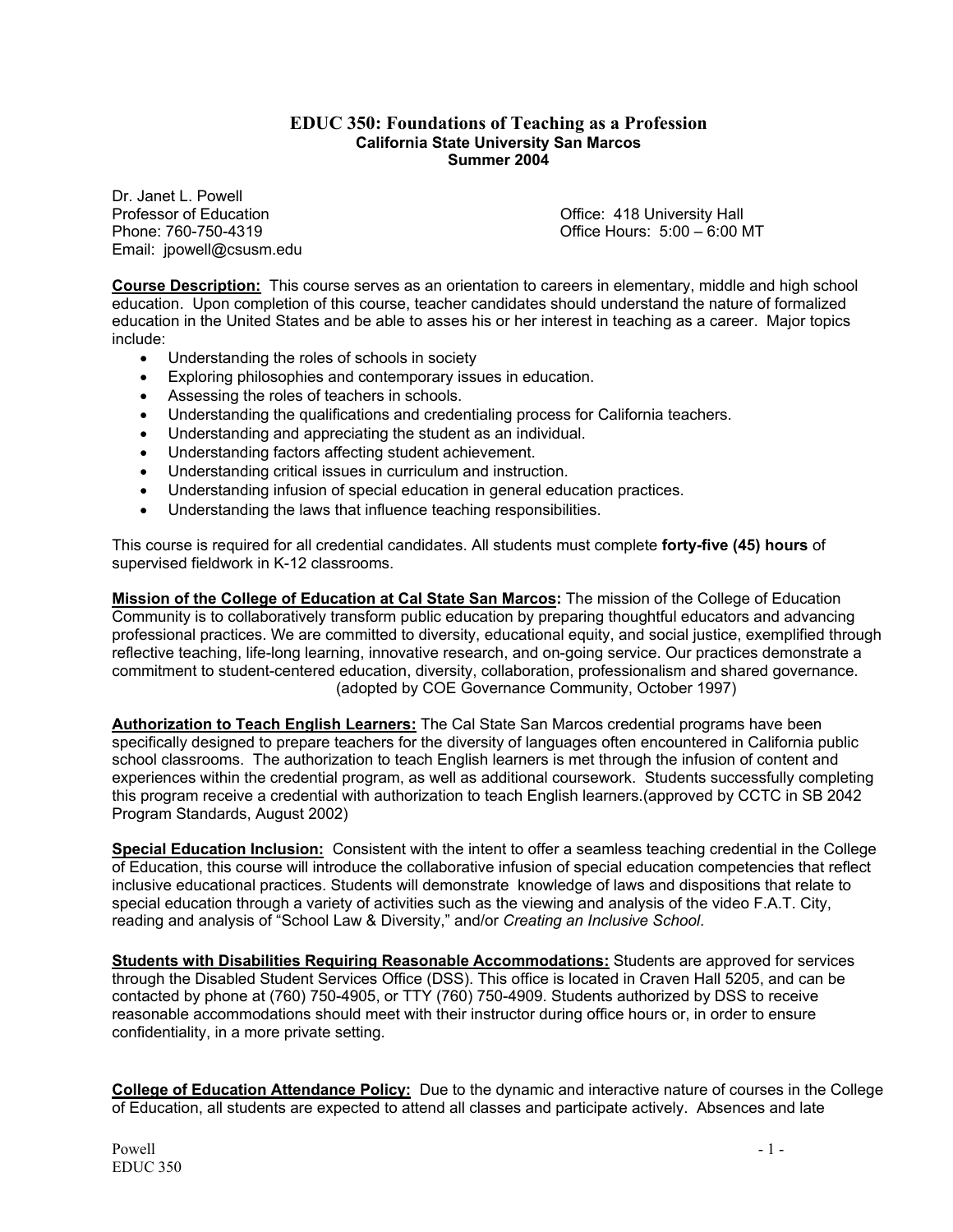arrivals/early departures will affect the final grade. A minimum grade of C+ is required in EDUC 350 to qualify as prerequisite for admission to the Cal State San Marcos teacher credential program. COE attendance policy states, "At a minimum, students must attend 80% of class time, or s/he may not receive a passing grade for the course at the discretion of the instructor. Individual instructors may adopt more stringent attendance requirements." Should students have extenuating circumstances, please contact the instructor as soon as possible. In this section of EDUC 350, the instructor has adopted this additional policy: If you miss three class sessions, you cannot receive a grade of A or A -; if you miss four class sessions, you cannot receive a grade of B+ or B.

**Credential Program Recommendations:** As one of several evaluation methods, EDUC 350 course instructors are asked for feedback concerning credential candidates who are applying for programs at Cal State San Marcos. Keep in mind that your professionalism and hard work in this class not only affect your course grade, but also indicate your readiness for a credential program.

**Field Work:** In addition to in-class work, assigned readings and projects, students will participate in forty-five (45) hours of supervised fieldwork assignments in a variety of public school settings. Approximately half of your time should be spent in one teacher's classroom, and the remainder of the time should be distributed among other classrooms. A recommendation (usually from the classroom teacher where most of the fieldwork is done), as well as a Field Experience Recommendation Form with documented hours and teacher verification, are requirements for admission to the Cal State San Marcos Teacher Credentialing programs.

**Use of Technology:** Students are expected to demonstrate competency in the use of various forms of technology (i.e. word processing, electronic mail, use of the Internet, and/or multimedia presentations). Specific requirements for course assignments with regard to technology are at the discretion of the instructor. Keep a digital copy of all assignments for use in your teaching portfolio. Details will be given in class.

**Teaching Performance Expectation (TPE) for EDUC 350**: A primary goal of EDUC 350 is to begin the process of developing teacher candidates to become professional educators. The following TPE of the California Commission for Teacher Credentialing is expected to be met during this course:

## **TPE 12: Professional, Legal and Ethical Obligations**

Candidates are aware of their own personal values and biases and recognize ways in which these values and biases affect the teaching and learning of students. They resist racism and acts of intolerance. Candidates appropriately manage their professional time spent in teaching responsibilities to ensure that academic goals are met.

Candidates for a Teaching Credential understand and honor legal and professional obligations to protect the privacy, health, and safety of students, families, and other school professionals. They are aware of and act in accordance with ethical considerations and they model ethical behaviors for students. Candidates understand and honor all laws relating to professional misconduct and moral fitness.

## **Teaching Performance Assessment for Developing as a Professional Educator**

The successful completion of the personal philosophy assignment is a requirement for completion of this course and is a component of partially meeting the TPE described above. This statement will be used for assessment both in the course and at completion of the College of Education program. Retain an electronic copy of your statement for submission for your portfolio at the completion of your teacher education program.

#### Class Discussions and Participation: **Students will engage in active learning each class session, and will be expected to actively participate.**

- Do you participate in class discussions productively, sharing your knowledge and understandings?
- Do you interact productively with your peers, taking on a variety of roles (leader, follower, etc.)?
- Do you contribute appropriately to group work—do you "do your share"?
- Are you able to accept others' opinions?
- Are you supportive of others' ideas?
- Do you support your peers during their presentations?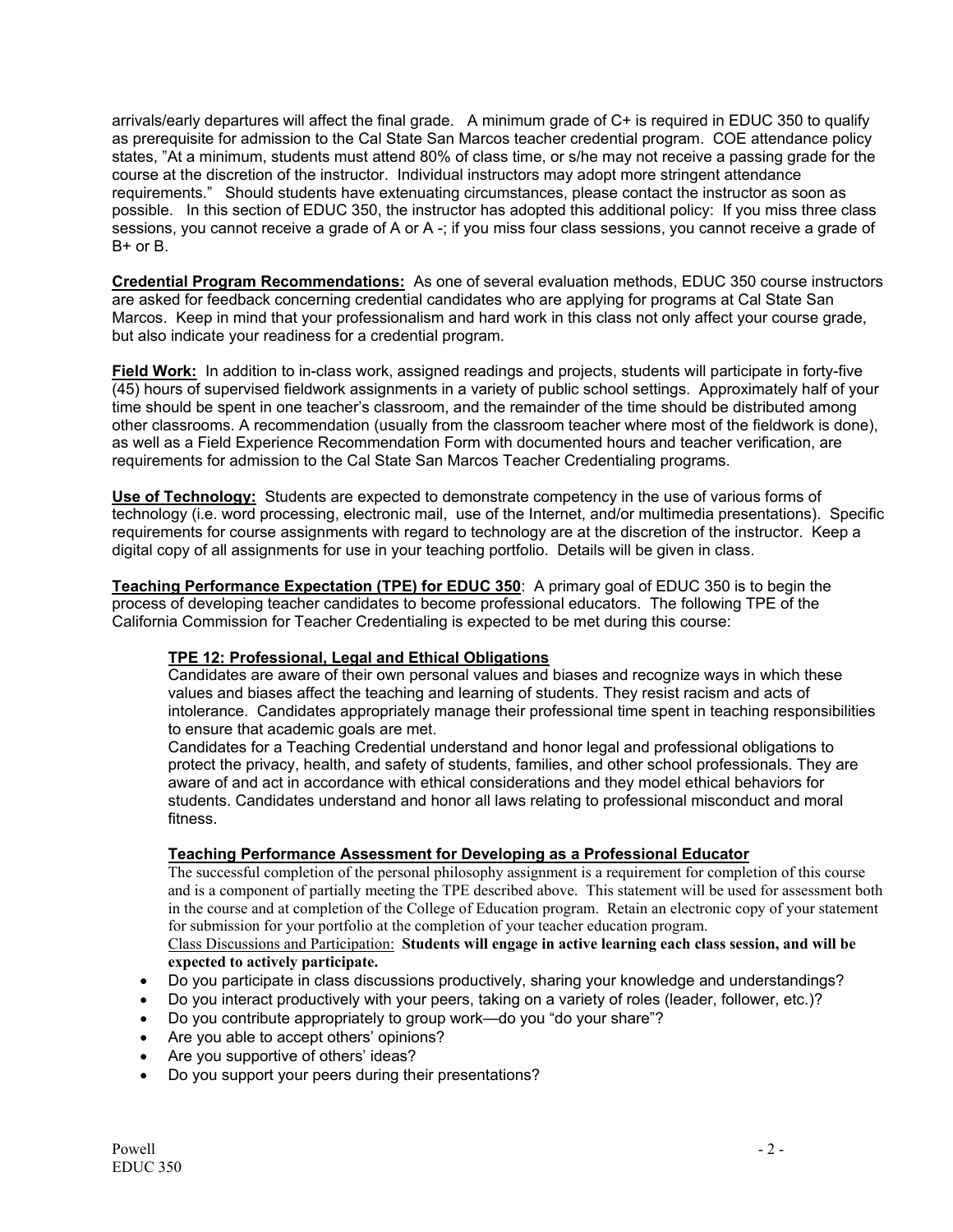• Can you monitor and adjust your participation to allow for others' ideas as well as your own to be heard?

**Course Requirements:** Teacher education is a professional preparation program. It is expected that students will come to class prepared to discuss the readings, submit required assignments, and participate in class activities. Students are expected to adhere to academic honesty and integrity, standards of dependability, confidentiality and writing achievement. Because it is important for teachers to be able to effectively communicate their ideas to students, parents, colleagues, and administrators, writing that is original, clear and error-free is a priority for the College of Education. It is expected that work will be turned in on time. Please discuss individual issues with the instructor. Points will be deducted if assignments are submitted late (10% penalty per day late; no credit will be awarded if the assignment is one week late).

### **Required Texts:**

Armstrong D.G., Henson, K.T., and Savage, T.V. (2001). *Teaching Today.* Merrill Prentice Hall. Villa, R. A. and Thousand, J. S. (1995). *Creating an Inclusive School.* Alexandria, VA: Association for Supervision and Curriculum Development. (Chapters 1, 2, 3, p. 125-135 and 162-167)

## **Assignments and grading:**

## Chapter Presentation 25 points

 Sign up to give a one hour presentation on one chapter from the readings. Create an interactive handout for students to follow as you present. Be sure to have the your name, the name of the book, and the chapter at the top of the handout and have the pages 3-hole punched.

## Classroom observation reports 15 points 15 points 15 points 15 points 15 points 15 points 15 points 15 points 15 points 15 points 15 points 15 points 15 points 15 points 15 points 15 points 15 points 15 points 15 points 15

Using the classroom observation instrument provided in class, write up fifteen 30 minute observations in your field sites. Submit five of these on the dates on the course schedule.

### Contemporary issues research 15 points and the contemporary issues research 15 points and 15 points of the contemporary issues research 15 points and 15 points of the contemporary issues research 15 points and 15 points of

Choose (1) an issue that interests you (such as merit pay, "No Child Left Behind", Vouchers, Bilingual Education, Zero Tolerance policies, or another issue approved by the instructor) and (2) a partner with whom to work. Research the issue and prepare an oral report to share in class. The report should be about 20 minutes and describe and analyze the issue. When you present your research orally, provide a one-page summary and a reference list for your classmates.

### Current events in education 5 points

On the same day you give your chapter presentation, you will be responsible for presenting an item from that week's news (5 minutes maximum). The item may be from television, radio, internet (e.g., www.edweek.org/), newspaper, or magazine, and may pertain to local, national/, or international issues. You will summarize and present the importance of the news for your classmates.

Personal philosophy of teaching, learning and schooling 15 points 15 points Details will be given in class.

### Reading log 10 points and the set of the set of the set of the set of the set of the set of the set of the set of the set of the set of the set of the set of the set of the set of the set of the set of the set of the set o

The reading log provides an opportunity to reflect on learning about teaching through the assigned readings for each week. In the reading log, do not summarize. Instead, respond to the readings: agree, disagree, note specific ideas, etc. Entries should be 1 paragraph in length. Log entries must be brought to class the day the readings are due. At the top of the page write your name, the name of the book, and the chapter number.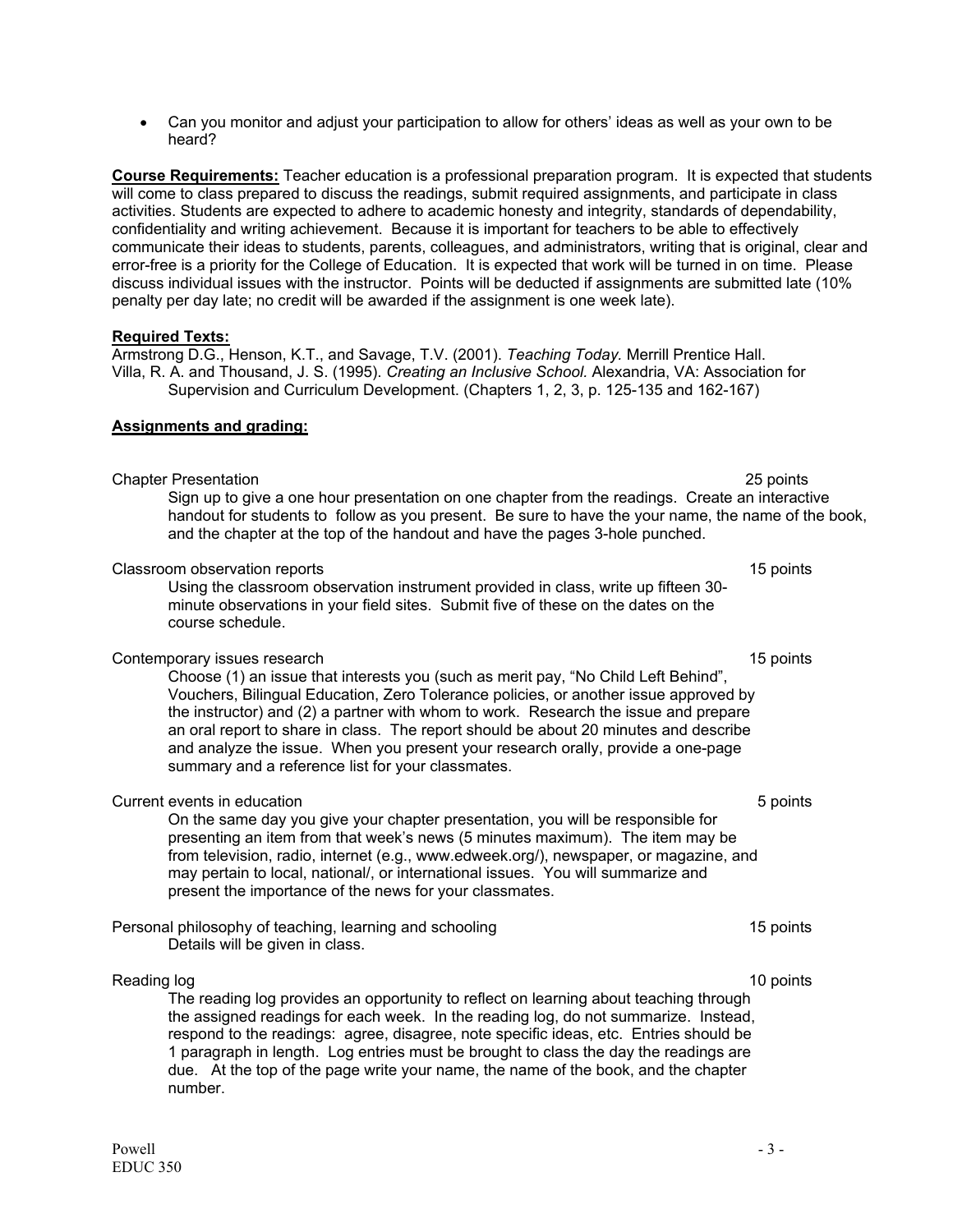Individual submissions are not graded; rather, their timely submission is noted and points are assigned on the basis of having completed the assignment for the semester. No credit will be given for late submissions.

### Participation & attendance 10 points and the set of the set of the set of the set of the set of the set of the set of the set of the set of the set of the set of the set of the set of the set of the set of the set of the s

This course is designed for active learning during class sessions. In order for this course to succeed for individuals and the group, students must come to class prepared to discuss assigned readings/topics and to participate in class activities.

Grades will be determined by the total number of points earned (100 points possible):

 $A = 93 - 100$  $A - 90 - 92$  $B+ = 87-89$  $B = 83 - 86$  $B - 80 - 82$  $C+ = 77-79$  $C = 73-76$  $C - 70 - 72$  $D = 60-69$  $F = 0 - 59$ 

**The College of Education-Student Services Center conducts advising sessions for all those enrolled in Cal State San Marcos' teacher education prerequisite course: Education 350 - Foundation of Teaching in the Classroom. Topics will include the steps involved in applying to the university and the college of education, background and TB clearance, and eligibility for student teaching. Students enrolled in Education 350 will be notified to their CSUSM email account about upcoming advising session times and dates**.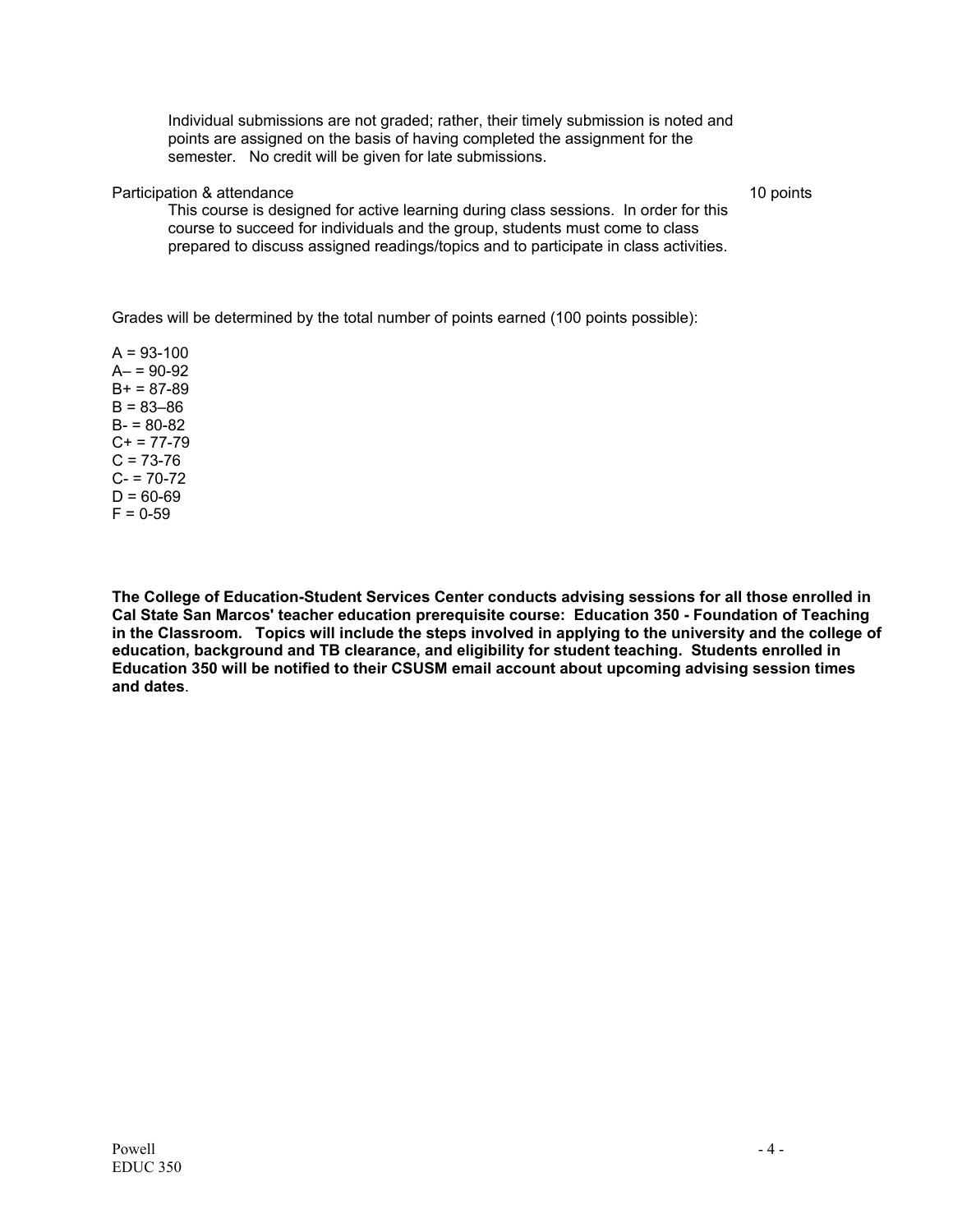

*Janet L. Powell* 

 Professor of Literacy Education College of Education 760-750-4319 jpowell@csusm.edu

Dear Educator,

This letter introduces **This letter introduces** and the state of the state of the state of the state of the state of teacher credential program and is currently enrolled in the Education 350: "Introduction to Teaching as a Profession" at California State University San Marcos. This course requires students to complete 45 hours of classroom observations in elementary, middle and high school classrooms.

As an important first component of learning to teach, this 45 hour field experience provides the student with firsthand experience in the application of his or her understanding of effective schools, student learning, teaching strategies, and the role of the teacher, but it should not be confused with *student teaching*.

The field experience is comprised of two parts: observation in multiple settings (e.g. primary, intermediate, middle or high school level classrooms; mulitlingual classrooms; special education classrooms) and a more sustained observation/participation in one classroom. I would be most appreciative for any help you could give this student in the arranging of observation sites.

We encourage students to observe, formulate questions for discussion and to participate in classrooms when the teacher feels comfortable allowing them to do so. Our students are responsible for documenting their observation hours.

Thank you for your participation in the professional preparation of our students. If you have any questions about this learning experience, please call me at 760-750-4319. Thank you for your cooperation.

Sincerely,

Janet L. Powell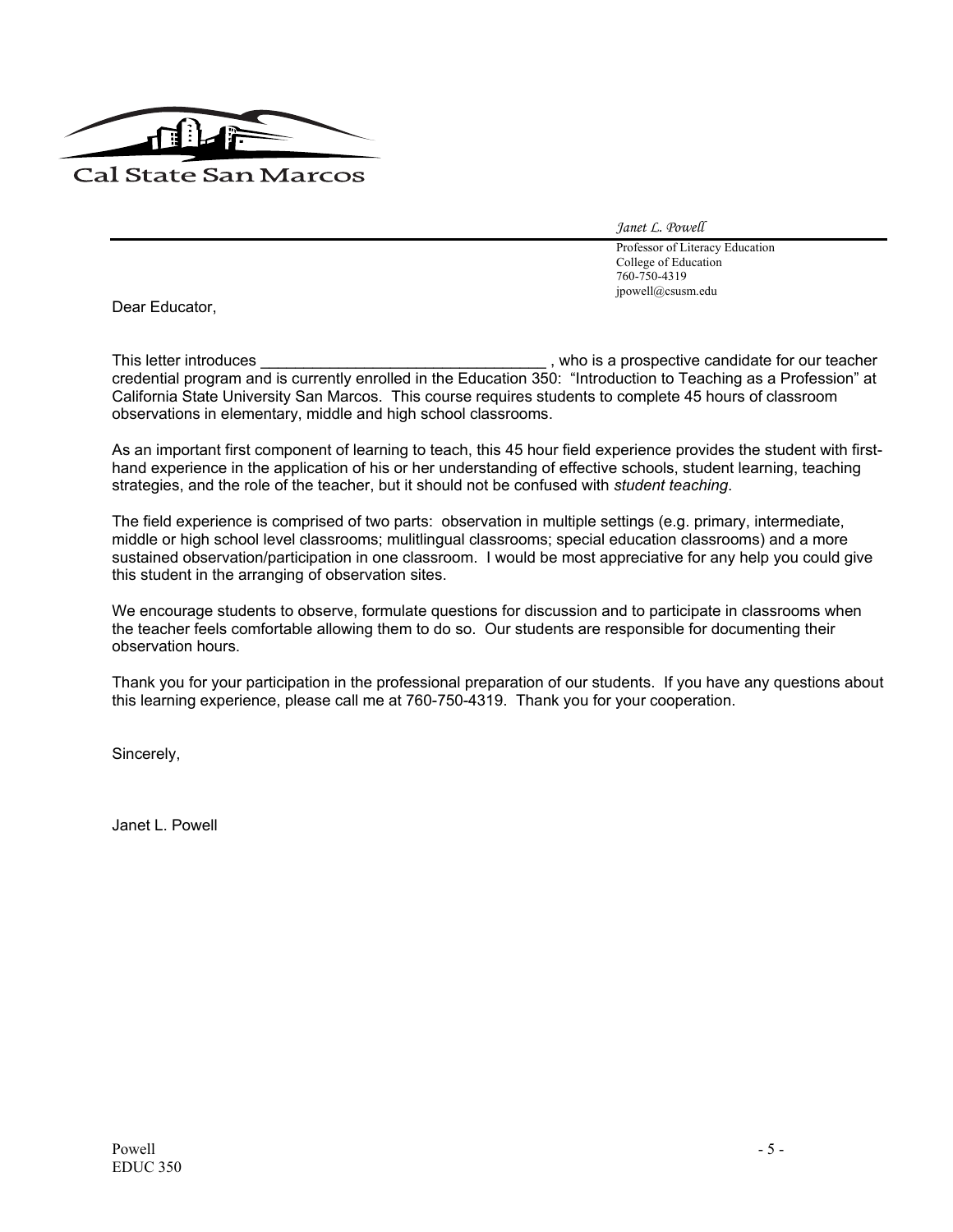## **Guidelines for EDUC 350 Field Experience & Classroom Observation Entries**

EDUC 350 requires 45 hours of field experience in public schools.

You must visit each of the following educational levels:

- 1. elementary school classroom (K-6)
- 2. middle school classroom (6-8)
- 3. high school classroom (9-12)

In these three basic settings, observe a variety of students with different instructional environments. These include multiple school districts and schools with a range of socio-economic contexts, multilingual/cultural populations, etc. Some of the environments you should see are:

- 1. English language development or primary language classroom
- 2. special education setting
- 3. primary (K-3) and intermediate (4-6) levels in elementary schools
- 4. general and advanced levels in high school subject fields
- 5. gifted education setting
- 6. sheltered instruction (SDAIE)

You may choose to make some of your observations in schools other than "regular" daytime schools. Consider observing in charter schools, alternative education sites, adult education schools, or court schools. For additional settings, obtain permission from your instructor before you do the observations.

Choose the locations of your field experience early and carefully. Make copies of the introduction letter, as you will meet with more than one principal. Call ahead and ask for an appointment with the principal. It may take them a week or so to arrange a meeting with you. Explain that you would like to observe several different educational settings. *However, remember you need to be with one teacher a significant amount of time if you plan to have him/her fill out your Field Experience Recommendation Form (for applying to the credential program).* 

You must observe in varied settings to satisfy this course requirement. Each observation should last at least 30 minutes. Your observation entries must reflect these different settings. You will turn in a total of 15 classroom observation records throughout the semester (see syllabus for dates) and your Field Experience Record at the last class session.

Request to waive observation hours: If you have recent, significant experience with students in public school settings, you may request to waive no more than 20 of the 45 hours of field observations. Should the request be granted, you will still need to observe in the variety of settings described above. Examples of roles that might qualify for a waiver are: tutor, substitute teacher, teacher aide, parent volunteer, Casey Foundation participant, school aide. To request a waiver, complete the form in this packet and submit it to your instructor with supporting documentation no later than the third week of classes.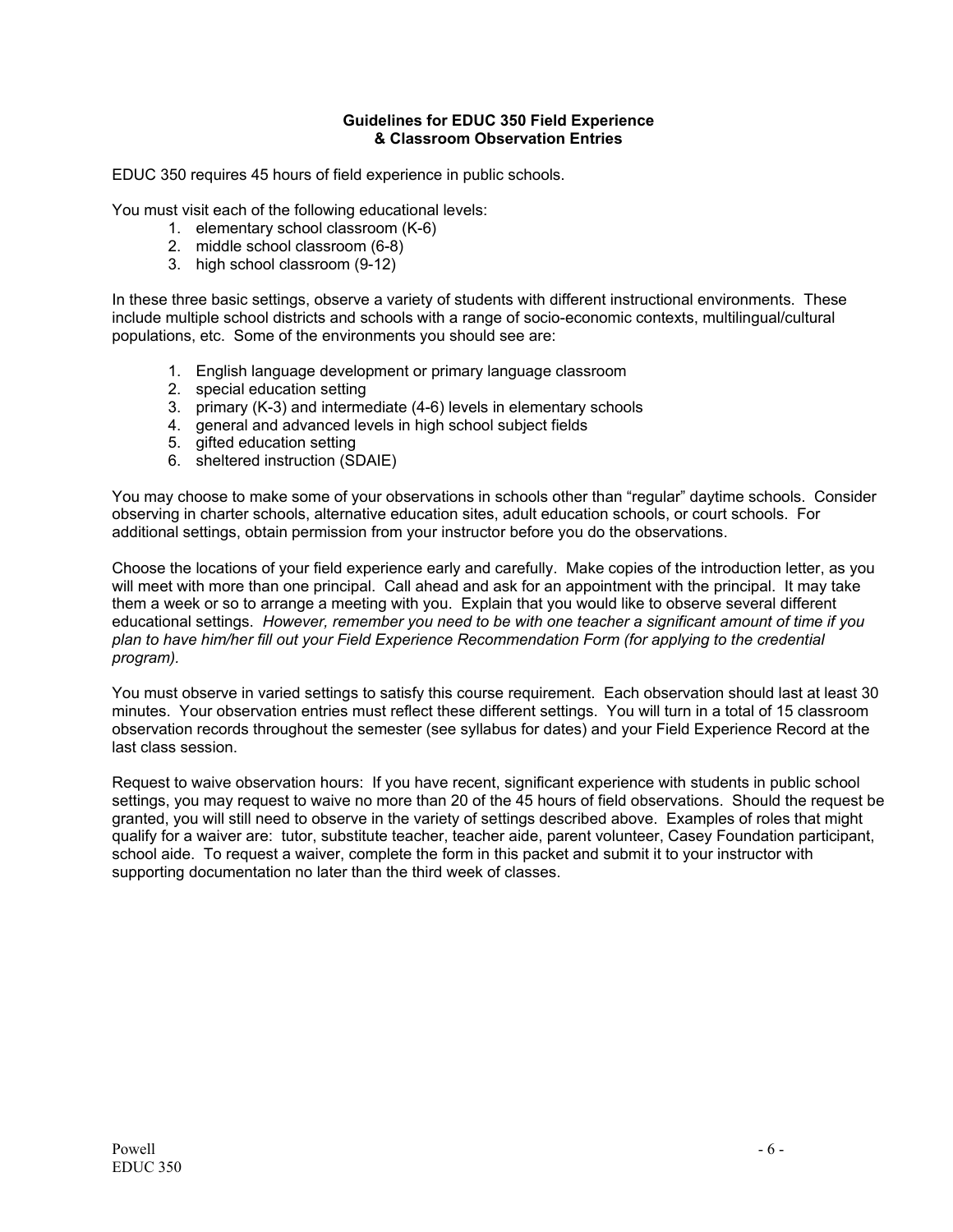Your classroom observation entries should follow the format below:

- Your name
- School name
- Type of classroom/grade/subject
- Day of the week/date/time/number of teachers and assistants/number of students in class.
- Demographic characteristics of the site and classroom.
- Assumptions/expectations you have about this observation. What do you think you're going to see? What assumptions do you have about these particular kinds of students and teachers or about this class?
- Focus of your observation and a description of what you saw within this focus—don't try to observe everything. Zero in on a few key points and how they affect the big picture of the classroom.
- Analysis of the observation—comparison with classroom discussions and readings *and* ways in which your assumptions/expectations were accurate or inaccurate.
- Questions for discussion or exploration.

Type your entries on your own paper. Do not write them by hand. You should respect the confidentiality of the students and teachers by using fictitious names for persons in your entries.

## **Classroom Observation Entry #**

| Your name:                                                       | School name: |  |
|------------------------------------------------------------------|--------------|--|
| Type of classroom (grade/subject/special program):               |              |  |
| Day of the week/Date/Time:                                       |              |  |
| Number of teachers and assistants/Number of students:            |              |  |
| Describe the demographic characteristics of this site/classroom: |              |  |
|                                                                  |              |  |

Assumptions/Expectations/Questions I have about this observation (concerning the teachers, students, class, etc.):

Focus of observation/Description (highlights) of what I saw around this focus:

Analysis of observation—connect back to course work and to above assumptions, expectations and/or questions:

Questions for discussion or exploration: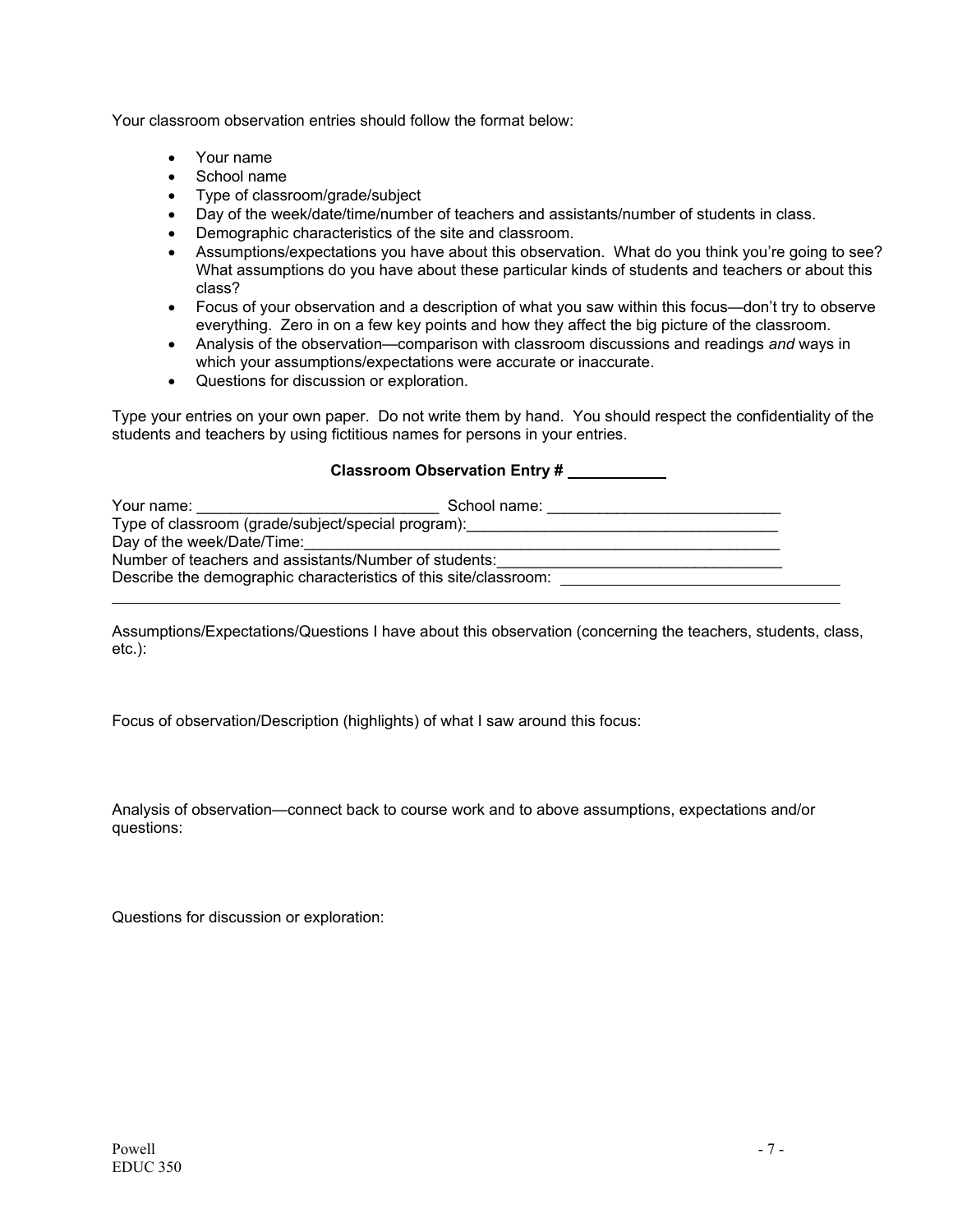## **EDUC 350 OBSERVATIONS: TOPICS FOR WRITTEN ENTRIES**

The following is a list of areas to guide you through your actual field experience. You may wish to focus on one or more of these areas during observations. Some areas will require you to obtain information from the teachers and some will be evident through the observation process.

**Room arrangement** (the physical lay-out of the room: does it support or get in the way of instruction? do the students move around the room for different phases of instruction?).

**Classroom rules and procedures** (are rules posted? who generated the rules? do you see them enforced consistently? do students seem to know what the teacher expects? has the teacher made his/her "invisible" expectations visible to the students?).

**Organizing student work** (how do students submit finished work? how does the teacher return work? are there provisions for redoing/resubmitting work? what provisions are in place for students who are absent?).

**Behavior management strategies** (how does the teacher get compliance from the students in the area of acceptable behavior? do students understand expectations? is the teacher consistent in attending to students' behavior?).

**Planning for instruction** (is there evidence of lesson planning? does the teacher do long range and short range lesson planning? are instructional materials readily available?).

**Conducting instruction** (does the teacher make provisions for active learning? how does the teacher view his/her role during instruction? do all students have a chance to participate? what materials were used in the course of the lesson? what variety of instructional approaches are used? does the teacher use wait time and prompting responses to increase involvement? is cooperative learning in evidence?).

**Managing small groups** (are there any small group instructional sections? how are students selected for small groups [assigned/choice; heterogeneous/homogeneous]? are the small groups permanent or flexible? what are the students doing who are not involved with the teacher?).

**Classroom diversity** (how diverse are the students—in ability, learning styles, ethnicity, linguistic background, socioeconomic status? how does the teacher attend to differences among the students? how does the teacher adapt instruction for students with special needs, or for English learners ["sheltered instruction"]?).

**Communication skills** (comment on the clarity of instructions. do students understand what they are to do when a sequence of instructions are given? does the teacher depend only on verbal communication skills or are there also visual prompts to accompany verbal instructions? what does the teacher's non-verbal communication indicate [body language etc.]?)

**Evaluating student progress** (how does the teacher know if objectives for instruction have been met? does the teacher ask for response to oral or written questions during the lesson and/or observe students during the lesson? what informal documentation is maintained? what "counts" for grading purposes: worksheets, homework, tests, portfolios, presentations, projects?)

**Flexibility** (what evidence of flexibility do you see in the teacher's behavior and the learning environment? do you see evidence of any "teachable moments" [unplanned events being turned into effective learning experiences with students]? does the teacher use student remarks or interest to "reroute" or enhance a planned lesson?).

**Students** (how do you think students perceive their roles as learners in the room? what opportunities do they have for interactions with each other? do interests of learners help guide instruction? are students active participants in the learning process?).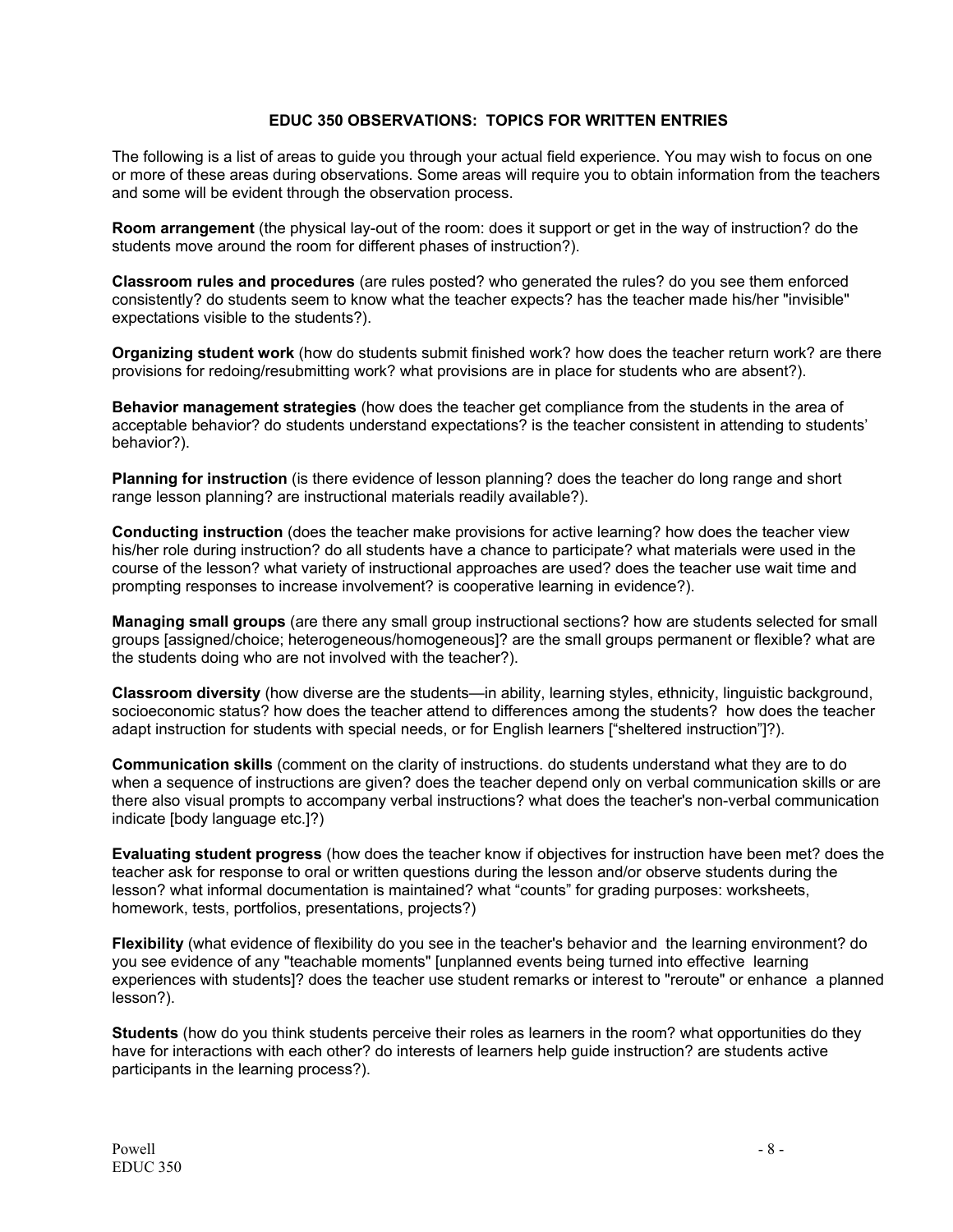**NAME: SSN:** 

## **EDUCATION 350 FIELD OBSERVATION RECORD**

**Fill in this sheet each time you observe in schools. Turn this in on the assigned due date during the semester.** 

**You must have a minimum of 45 hours of observation for EDUC 350.** 

| <b>DATE</b> | <b>GRADE/</b><br><b>SETTING</b><br>(see syllabus) | <b>SCHOOL/DISTRICT</b> | <b>TEACHER</b><br><b>INITIALS</b> | <b>TIME IN</b><br><b>CLASSRM.</b> |
|-------------|---------------------------------------------------|------------------------|-----------------------------------|-----------------------------------|
|             |                                                   |                        |                                   |                                   |
|             |                                                   |                        |                                   |                                   |
|             |                                                   |                        |                                   |                                   |
|             |                                                   |                        |                                   |                                   |
|             |                                                   |                        |                                   |                                   |
|             |                                                   |                        |                                   |                                   |
|             |                                                   |                        |                                   |                                   |
|             |                                                   |                        |                                   |                                   |
|             |                                                   |                        |                                   |                                   |
|             |                                                   |                        |                                   |                                   |
|             |                                                   |                        |                                   |                                   |
|             |                                                   |                        |                                   |                                   |
|             |                                                   |                        |                                   |                                   |
|             |                                                   |                        |                                   |                                   |
|             |                                                   |                        |                                   |                                   |
|             |                                                   |                        |                                   |                                   |
|             |                                                   |                        |                                   |                                   |
|             |                                                   |                        |                                   |                                   |
| Ξ,          | Ξ,                                                |                        | Ξ,                                |                                   |
|             |                                                   |                        |                                   |                                   |
|             |                                                   |                        |                                   |                                   |

 $Powell$  - 9 -EDUC 350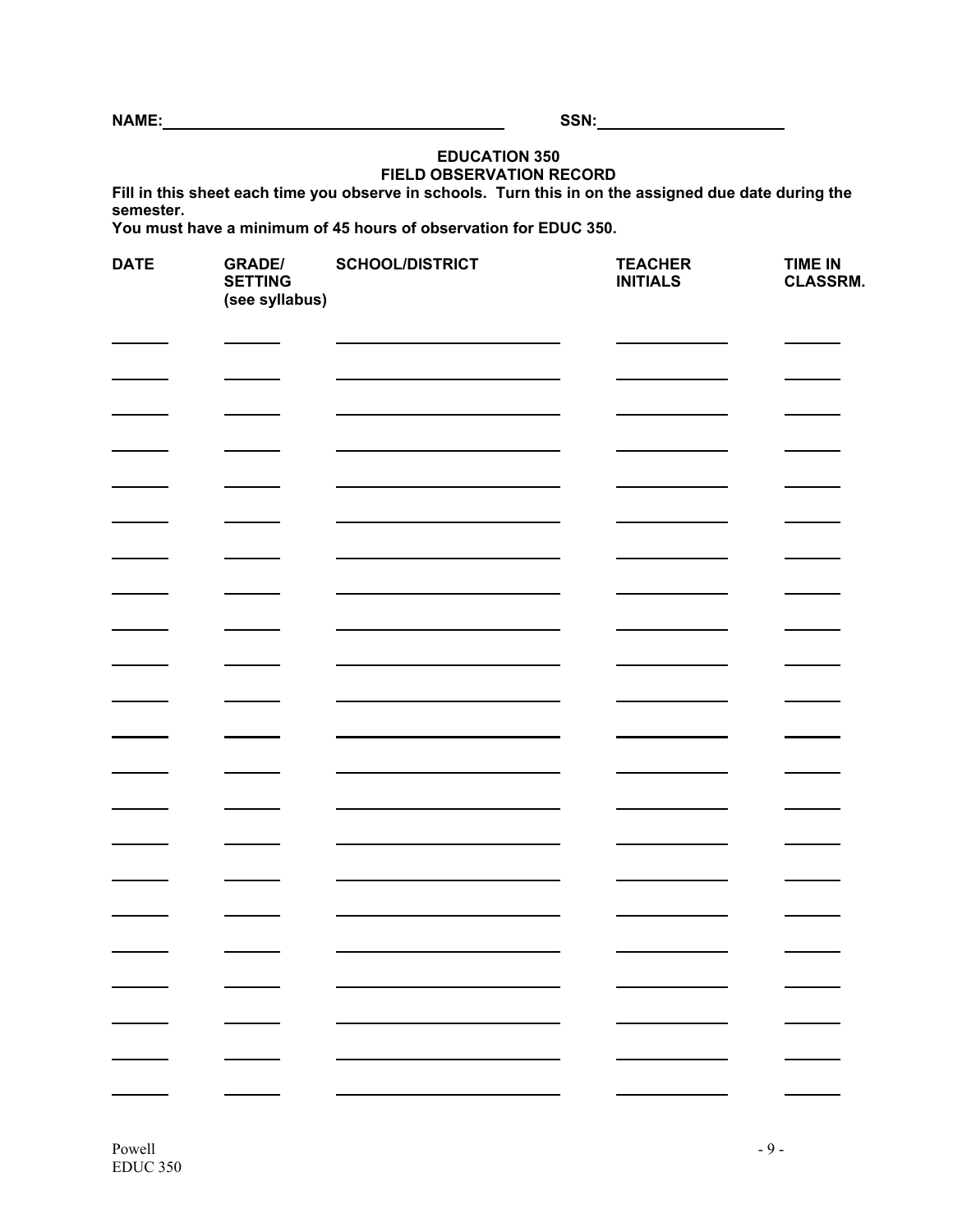## **Number of Observations**

|                | ELD/Primary Lang. | Special Education | Sheltered/SDAIE | <b>Gifted Education</b> |
|----------------|-------------------|-------------------|-----------------|-------------------------|
| Elementary K-3 |                   |                   |                 |                         |
| Elementary 4-6 |                   |                   |                 |                         |
| Middle 6-8     |                   |                   |                 |                         |
| High 9-10      |                   |                   |                 |                         |
| High 11-12     |                   |                   |                 |                         |
| Other          |                   |                   |                 |                         |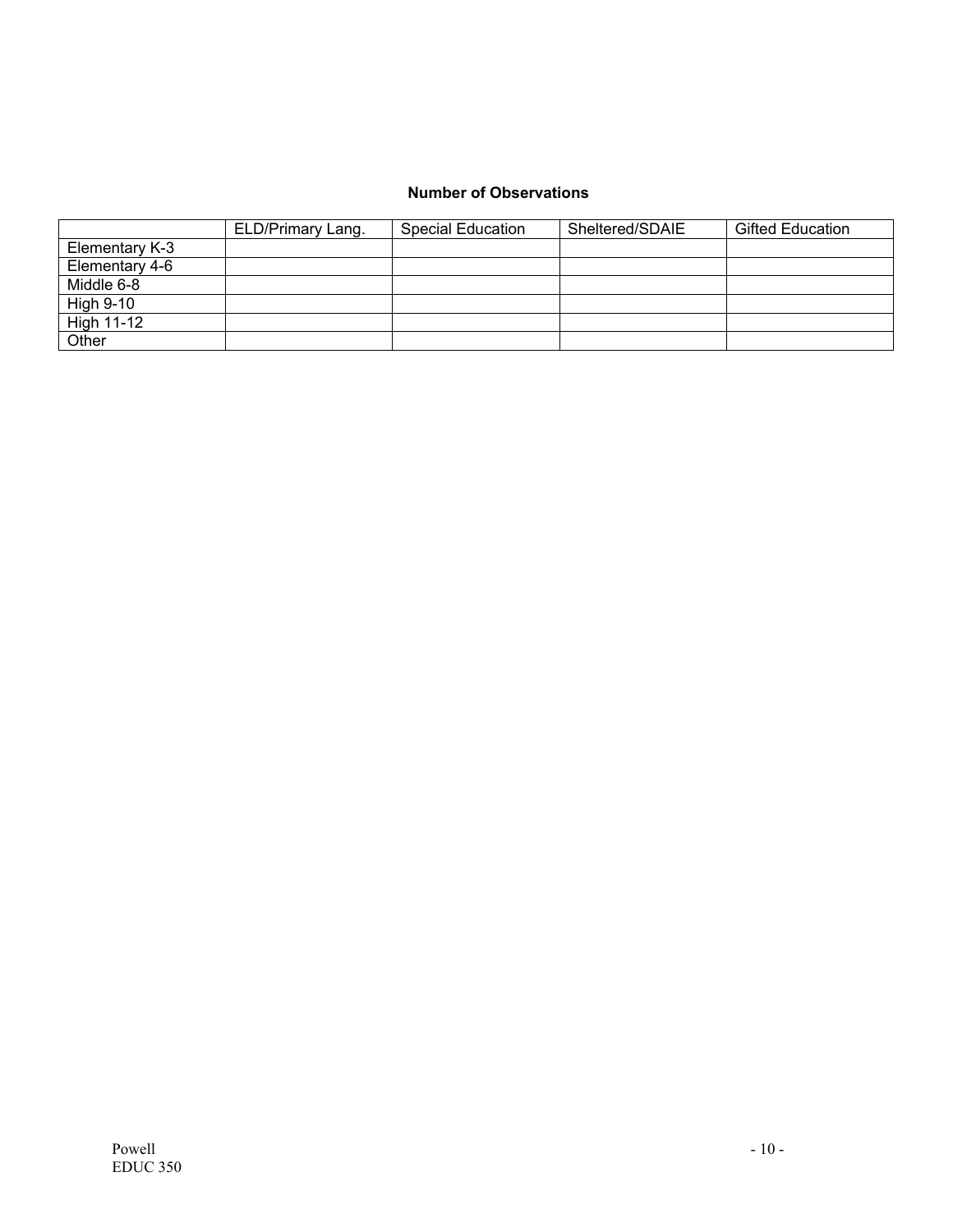# Request to Waive Observation Hours-EDUC 350 EDUC 350 Section \_\_\_\_\_\_\_ Semester \_\_\_\_\_\_\_ Instructor \_\_\_\_\_\_\_\_\_\_\_\_\_\_\_\_\_\_\_\_\_ \_\_\_\_\_\_\_\_\_\_\_\_\_\_\_\_\_\_\_\_\_\_\_\_\_\_\_\_\_\_\_\_\_\_ \_\_\_\_\_\_\_\_\_\_\_\_\_\_\_\_\_\_\_\_\_\_\_\_\_\_\_\_\_\_\_\_\_\_\_  $\overline{\text{Name}}$   $\overline{\text{SS #}}$ I request a waiver for the following experience in public schools: **Tutor** Substitute teacher Teacher Aide Parent volunteer School aide **Casey Foundation participant** Other (describe): The experience took place as follows: School: District: Dates: No. of hours in this experience: Attach the following to this request: 1. A letter from supervisor/teacher verifying the experience, including the length of time spent in this experience. 2. Your reflection on the experience (1-2 pages typewritten). Describe the experience and convey what you learned from the experience that will help you to be an effective teacher candidate. Do not write below this line. ------------------------------------------------------------------------------------------------------------ Approved Number of hours to be waived (20 max): Denied Reason for denial: example of the state of the state of the state of the state of the state of the state of the state of the state of the state of the state of the state of the state of the state of the state of the state  $\_$  , and the set of the set of the set of the set of the set of the set of the set of the set of the set of the set of the set of the set of the set of the set of the set of the set of the set of the set of the set of th  $\_$  , and the set of the set of the set of the set of the set of the set of the set of the set of the set of the set of the set of the set of the set of the set of the set of the set of the set of the set of the set of th Instructor Signature Date

# **FIELD EXPERIENCE RECOMMENDATION FORM - Non Confidential**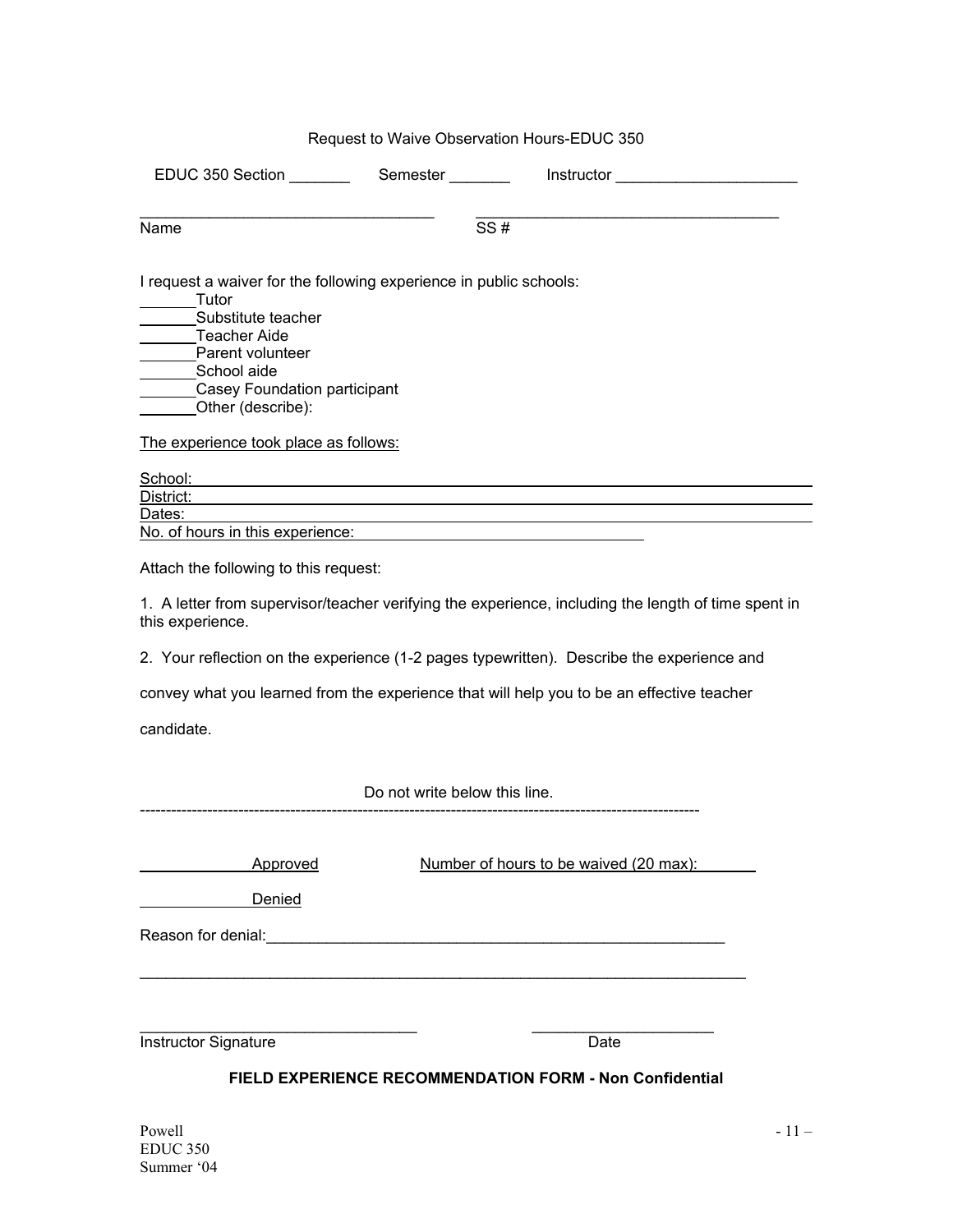| Applicant's Name: |  |
|-------------------|--|
| <b>SSN</b>        |  |
|                   |  |

**Program:** Multi Subj Multi Subj Mid Lev Concurrent w/ Ed Spec Sing Subj

This individual is considering applying for admission to a Cal State San Marcos Teacher Education Program. The applicant has indicated that he/she has worked with children/youth (class/groups) under your supervision. One of the criteria on which candidates are admitted to the CSUSM program is successful work experience with children (either paid or volunteer). All credential program applicants are required to submit a Field Experience Recommendation Form from a public classroom teacher.

 In a brief narrative, reflect on this individual as a teacher candidate. When possible, please provide specific examples and details. If your narrative exceeds this page, or if a separate letter is used, please attach to this form and sign. In order to avoid questions of authenticity, do not cut and paste your narrative in the box below.

| Consider the candidate's personal and professional attributes with the following in mind: |                                                                                                                          |  |                                                          |  |
|-------------------------------------------------------------------------------------------|--------------------------------------------------------------------------------------------------------------------------|--|----------------------------------------------------------|--|
| Initiative                                                                                | Dependability Professional appearance/manner Enthusiasm<br>Interpersonal communication skills                            |  | Poise and self-confidence<br>Sensitivity to all learners |  |
|                                                                                           |                                                                                                                          |  |                                                          |  |
|                                                                                           |                                                                                                                          |  |                                                          |  |
|                                                                                           |                                                                                                                          |  |                                                          |  |
|                                                                                           |                                                                                                                          |  |                                                          |  |
|                                                                                           | Student Services Center welcomes your additional comments. (760)750-4277 or<br>email:coessc@csusm.edu                    |  |                                                          |  |
| Name of Public School:<br><b>Grade Level:</b><br><b>School District</b>                   |                                                                                                                          |  |                                                          |  |
|                                                                                           | Number of hours candidate has been in my classroom _____________________________<br><b>Classroom Teacher's Signature</b> |  |                                                          |  |
| <b>Date</b>                                                                               | <u> 1980 - Andrea Station Books, amerikansk politik (</u>                                                                |  |                                                          |  |

 $Powell$   $-12$  – EDUC 350 Summer '04 College of Education • California State University San Marcos • San Marcos, CA 92096-0001 • (760) 750-4279